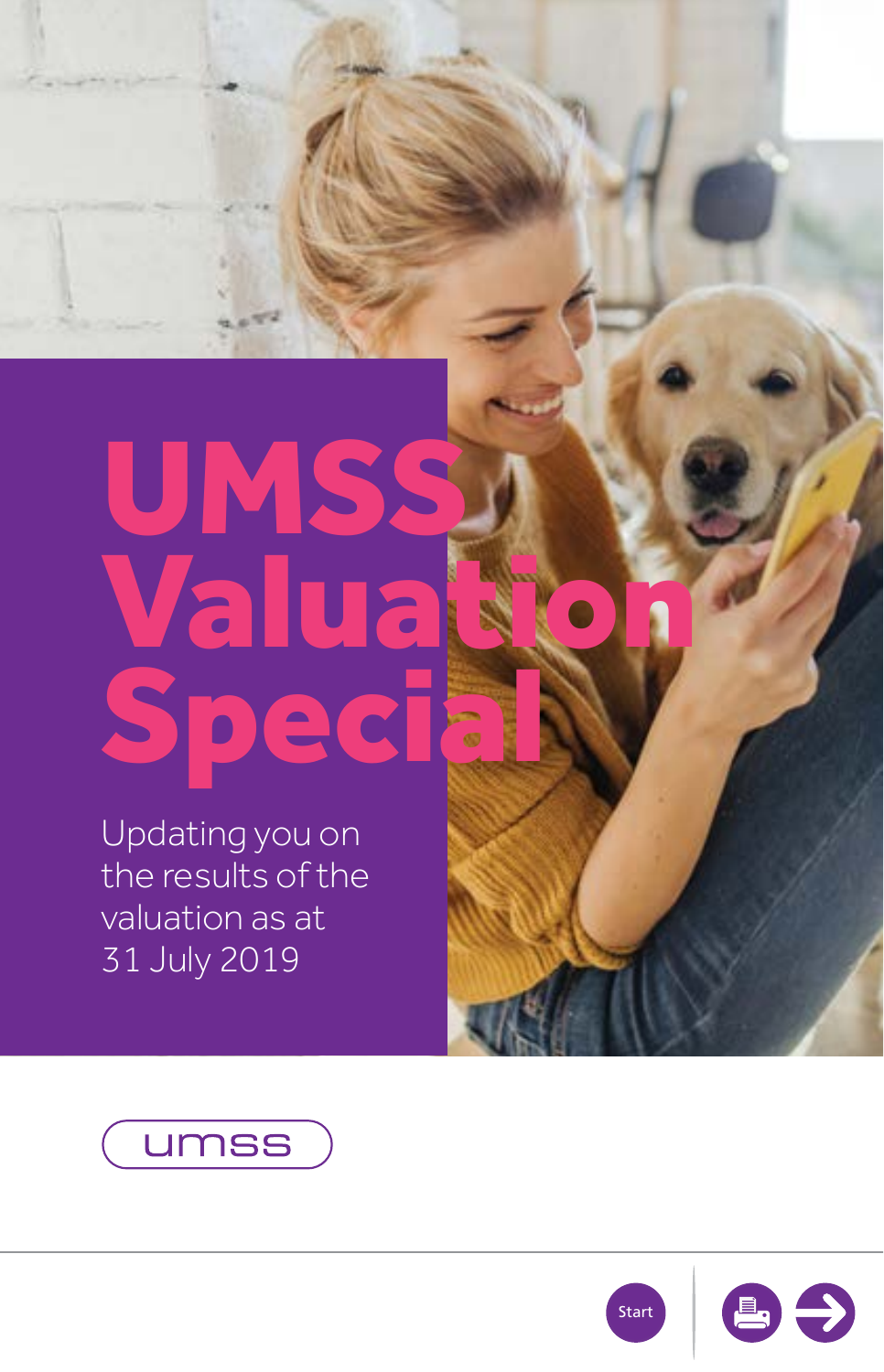# <span id="page-1-0"></span>From the Chair

Welcome to your valuation special newsletter, which shows you the results from the three-yearly actuarial valuation carried out as at 31 July 2019.

As you might imagine, the actuarial valuation has been a challenging exercise, taking place against the backdrop of the COVID-19 pandemic. The volatility in financial markets and general worldwide uncertainty that this has caused arose part way through the valuation process, and continues to be an area of focus for us.

The results of the valuation shown on the following pages reflect the funding position at July 2019. However, we want to assure you that in formulating and agreeing a financial plan with the University, we have also taken into account the events in the period to October 2020, which is when we finalised the valuation.

More detail concerning the valuation results is set out in the following pages, which I hope you find interesting.

Please remember that the Pensions Team is here to support you. If you have queries about this newsletter or your benefits, please contact us using the details on the back page. Please remember, as the Pensions Team is working from home, response times may be longer than usual – thank you for your patience and understanding.

#### Jon Ferns

Chair of the Trustee Board University of Manchester Superannuation Scheme ('UMSS' or 'the Scheme')

#### The financial plan agreed with the University delivers three key things:

- 1. The continuation of the Scheme with benefits unchanged.
- 2. Contribution levels, both for Scheme members that are currently contributing and for the University, remain unchanged. This means that there is **no requirement for higher contributions** to be made in what are unprecedented times. The University will continue to meet the bulk of the cost of providing the benefits members will earn from their service in the Scheme. In addition, the University will continue to pay extra contributions to meet the shortfall between the investments of the Scheme and the Scheme's liabilities.
- 3. The Trustee has reviewed the Scheme's investment strategy and agreed some changes. In the future, the Scheme will be investing in funds which are expected to more closely track the cost of providing the Scheme's benefits. This will be done by reducing the proportion of assets currently held in stocks and shares. The new investment strategy is therefore expected to provide a more stable financial position for UMSS in the future.

### What is the valuation?

Every three years, an actuary (an independent, qualified professional) carries out a formal valuation of UMSS. The valuation measures the financial health of the Scheme. Each year between formal valuations, the actuary carries out an interim valuation.

#### How is UMSS's financial security measured?

To measure UMSS's financial security, the actuary compares its assets with its liabilities. The actuary assesses UMSS's assets by valuing them at their current market price but assesses the liabilities by making assumptions about future life expectancy, inflation, and expected investment returns. The liabilities figures are estimates based on assumptions which might change in the future.

A shortfall occurs when a scheme's total liabilities are greater than its total assets. The 2019 formal valuation showed that UMSS has a shortfall of £133.4m. The 2016 valuation showed there was a shortfall of £207.4m.

The actuarial valuation is carried out on:

- an 'ongoing' basis, which assumes the Scheme will carry on as it is now; and
- a 'discontinuance' basis, which assumes the Scheme is wound-up at the valuation date. This is a legal requirement and does not mean there is any intention to wind up the Scheme.





**Assets:** the money held in the Scheme.

**Liabilities:** money the Scheme needs to provide benefits to members, both now and in the future.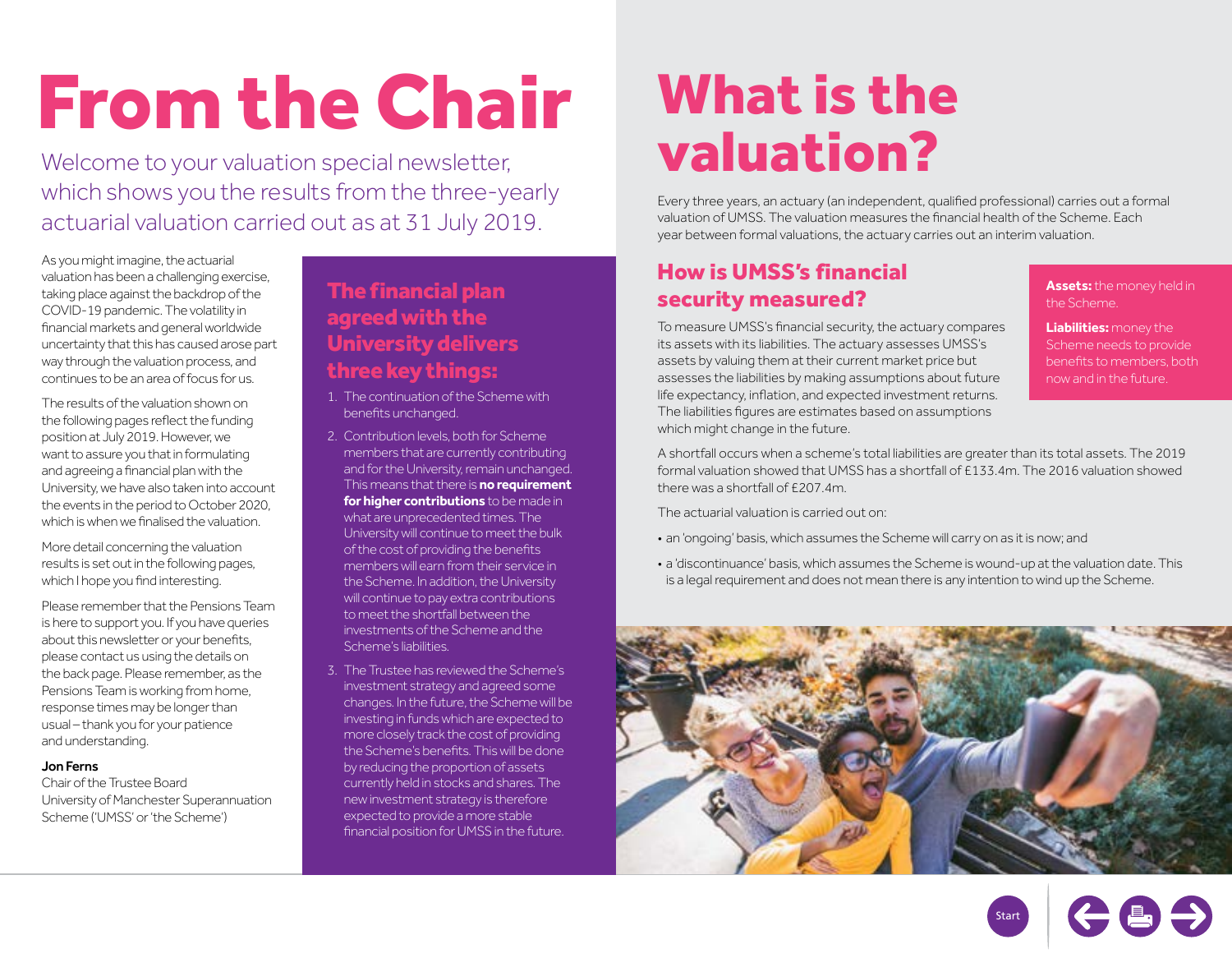## The financial position of UMSS

Below you can see the results of the formal valuation as at 31 July 2019 compared to the previous formal valuation as at 31 July 2016.

The results show UMSS funding level on an 'ongoing' basis, which assumes that UMSS will continue as it is currently.

|              | <b>Assets</b> | <b>Liabilities</b> | <b>Shortfall</b> | <b>Funding level</b> |
|--------------|---------------|--------------------|------------------|----------------------|
| 31 July 2019 | £689.6m       | £823.0m            | £133.4m          | 84%                  |
| 31 July 2016 | £500.7m       | £708.1m            | £207.4m          | 71%                  |

The improvement in the funding level is due to a combination of several factors. The main factors have been the better-than-expected returns on Scheme assets, offset by changes in economic conditions which caused a rise in the cost of the benefits promised. Additionally, the closure of the final salary section and using updated mortality assumptions contributed to this improved position.

#### How will the shortfall be met?

To meet the shortfall, we have agreed a continuation of the Recovery Plan with the University. The Recovery Plan, plus ongoing contributions, aim to make sure there is enough money in the Scheme to pay benefits now and in the future. It will be reviewed again at the next formal valuation.

#### Contributions to be paid

The University has agreed that it will pay additional contributions to the Scheme in order to eliminate the shortfall by 30 November 2031.

The University will pay £6,609,000 a year in quarterly instalments, increasing each August in line with the latest annual change in the year to April's RPI (Retail Price Index).

#### What would happen if UMSS needed to wind up?

As well as on an 'ongoing' basis, the actuary must also carry out a valuation on a 'discontinuance' basis. This assumes UMSS is wound up on the valuation date. It is a legal requirement for us to inform you of what would happen if UMSS was to wind up. This does not mean that the University has any intention of winding up UMSS.

The assessment assumes that, in the event of a wind up, members' benefits would be paid in full through an insurance policy. As insurers must take a cautious view of the future, the estimated money required to secure benefits through an insurance company is much more than is shown in the ongoing funding level.

|              | <b>Assets</b> | <b>Liabilities</b> | <b>Shortfall</b> | <b>Funding level</b> |
|--------------|---------------|--------------------|------------------|----------------------|
| 31 July 2019 | £689.6m       | £1,218.5m          | £528.9m          | 57%                  |
| 31 July 2016 | £500.7m       | £1,145.0m          | £644.3m          | 44%                  |

The reasons for the improvement in the funding level for the wind up position are similar to those stated opposite for the 'ongoing' basis. Additionally, the cost of buying benefits with an insurance company in 2019 turned out to be lower than expected.

The Government has also set up the Pension Protection Fund (PPF) to help pension scheme members in the event of a winding up. If the University became insolvent with insufficient assets to meet the discontinuance shortfall at the time, the PPF could take over UMSS and pay compensation to members albeit at a lower level than UMSS provides. Further information and guidance is available on the PPF website at **www.ppf.co.uk**



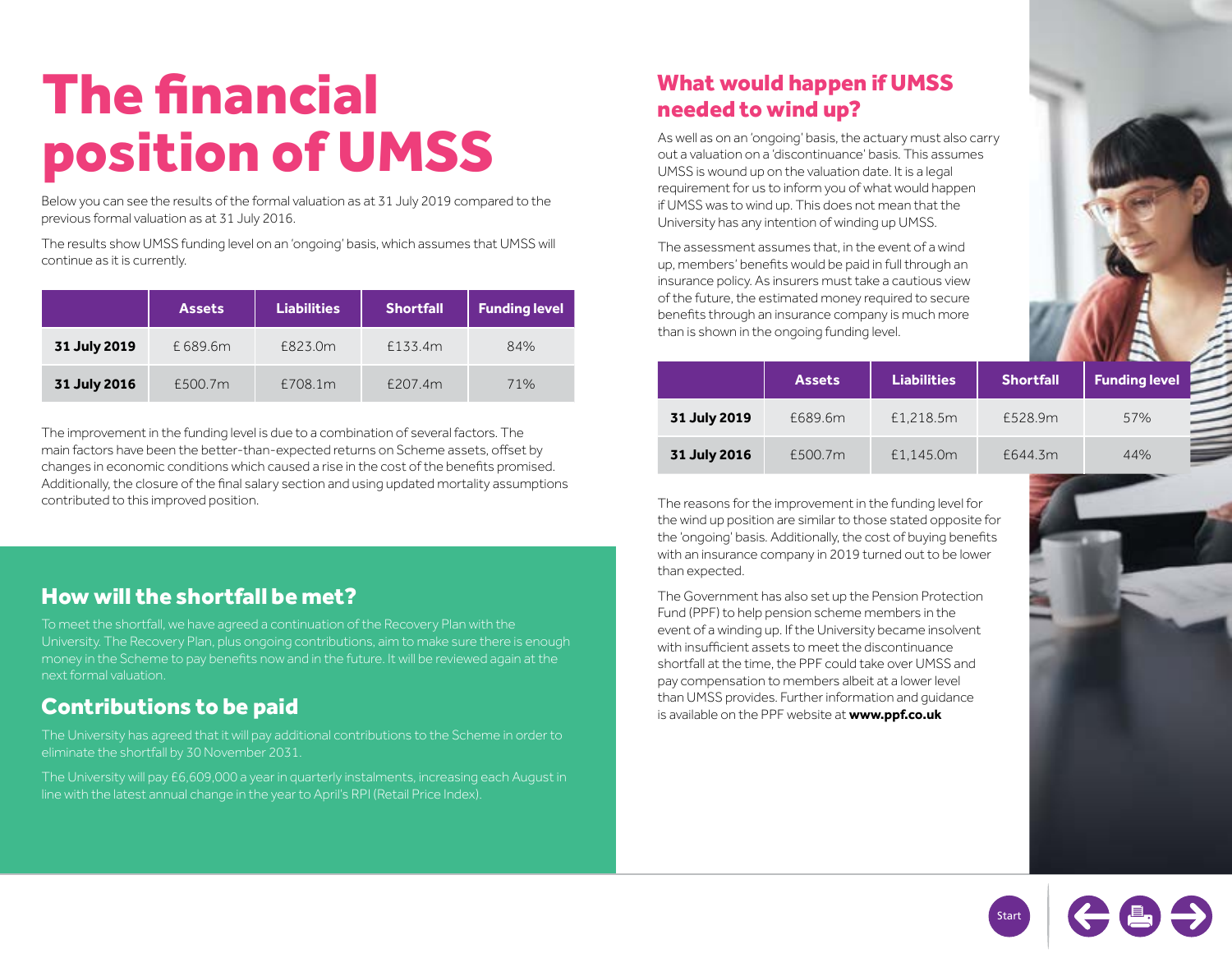#### The Pensions Regulator's directions

We are required to tell you whether The Pensions Regulator has used its legal powers (provisions of the Pensions Act 2004) to make directions as to:

- change the rate at which members earn benefits;
- change the way that UMSS values members' benefits;
- set a deadline for making good the shortfall; and
- set the future level of contributions.

Such a course of action is rare, and we can confirm that The Pensions Regulator has not used any of its powers in relation to UMSS.

#### Is there anything else I need to know?

Regulations also require us to confirm if the University has taken any money out of UMSS. We can confirm that this has not occurred.

#### Is there enough money in the Scheme to pay your pension?

UMSS has a Statement of Funding Principles, which is the Trustee Board's policy for ensuring that the funding objectives are met over a specific time period. You can see the statement at **www.umss.co.uk** or request a copy using the contact details on the back page.



### COVID-19 update

We are continuing to monitor the situation around COVID-19 and we are following the University's advice on this matter which you can find on the University's website and on StaffNet.

Please be reassured that measures are in place to ensure that payment of pensions to retired members will continue.

## Stay pension healthy

You will have a lot on your mind as you try to keep your loved ones – and yourself – safe from the effects of COVID-19.

Whatever precautions you are taking to stay safe, don't forget to keep your pension safe too. Scammers will not hesitate to take advantage of this situation to try and catch you off guard, so stay alert to any unsolicited approaches. We included some information about pension scams in our last newsletter (you can find a copy on the website), but here's a reminder.

Don't forget, any unexpected contact about your pension, such as cold-calling, is illegal.

#### **Make sure your pension is safe by following these simple steps:**

- 1. Watch out for cold call offers of a "free" financial review a common trick of scammers
- 2. Do not be rushed or pressured into making any decisions if you are it is probably a scam
- 3. Find out if the company you are dealing with is registered by searching **[fca.org.uk/register](http://fca.org.uk/register)**
- 4. Speak to a financial adviser find one near you at **[unbiased.co.uk](http://unbiased.co.uk)**
- 5. Find out more about staying scam smart at **[fca.org.uk](http://fca.org.uk)**